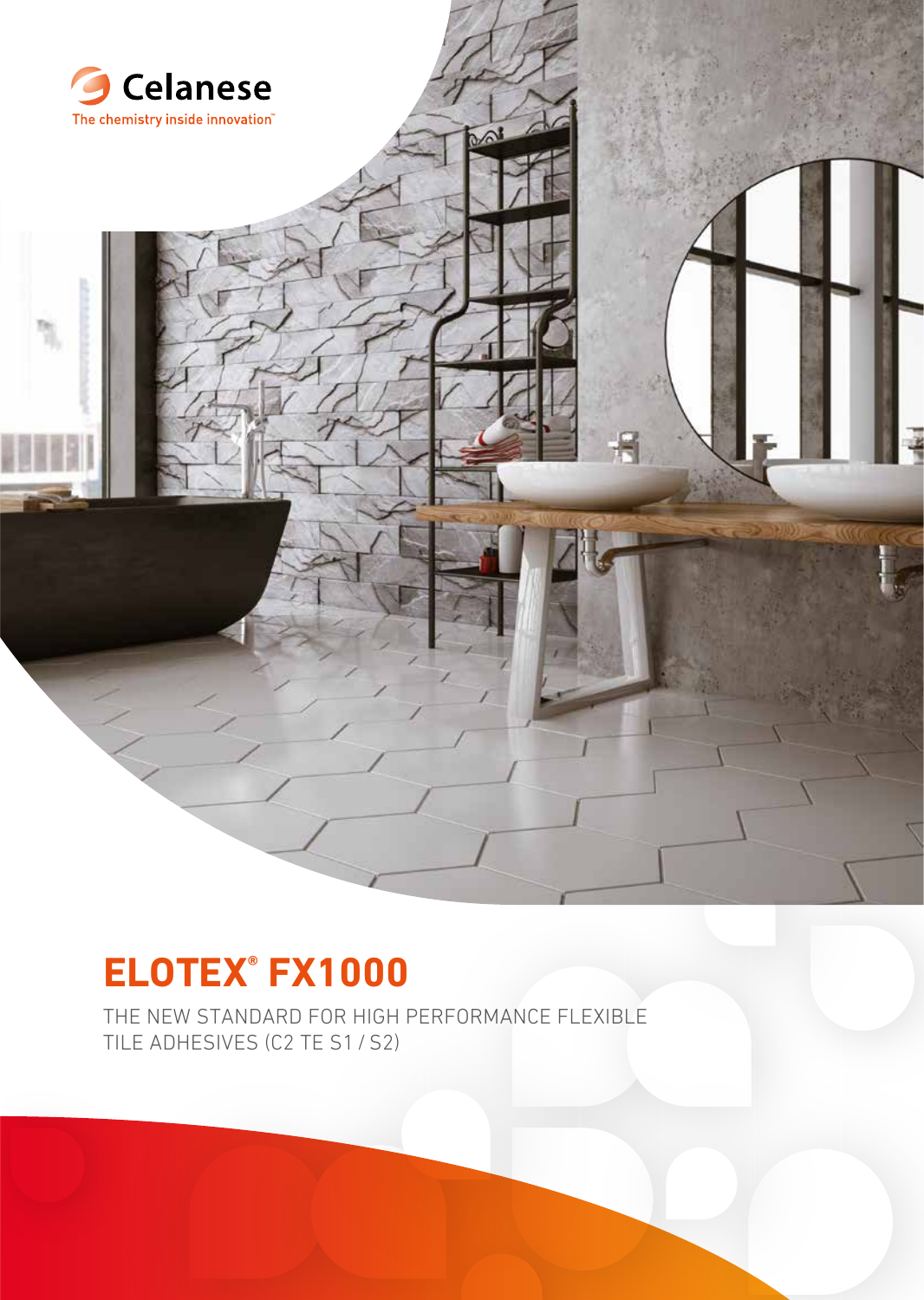# PICK UP A PERFECT SOLUTION – ELOTEX® FX1000

Emerging architectural trends that embrace the latest large-format, non-porous, and very thin tile look have brought up the demand for high performing adhesive formulations containing specialized additives. These challenging tile formulations focus on ensuring optimal rheology, bond strength on difficult substrates as well as compensating mechanical stresses by providing a high level of flexibility. Additionally, excellent technical performance must be followed by a low VOC-level, and thus, allowing the end products to fulfil \*EMICODE® EC1PLUS regulations.

To make it possible to meet these requirements, we have developed a new redispersible polymer powder combining high efficiency and superior performance thanks to our long-lasting advanced chemical and spray drying technology.

### **ELOTEX® FX1000 – SIGNIFICANTLY IMPROVED PERFORMANCE**

ELOTEX® FX1000 is specially designed for high performance flexible tile adhesives (C2 TE S1 and C2 TE S2) featuring enhanced flexibility, adhesion as well as workability. Moreover, the new product shows excellent environmental compatibility, allowing the end users to formulate tile adhesives in accordance with the stringent eco-labelling requirements, such as \*EMICODE® EC1PLUS.

| <b>PRODUCT SPECIFICATION</b>               |                                 |  |  |  |  |  |
|--------------------------------------------|---------------------------------|--|--|--|--|--|
| chemical base                              | vinyl acetate - vinyl versatate |  |  |  |  |  |
| product type                               | semi-flexible                   |  |  |  |  |  |
| protective colloid                         | <b>PVOH</b>                     |  |  |  |  |  |
| minimum film-forming<br>temperature (MFFT) | $5^{\circ}$ C                   |  |  |  |  |  |
| VOC *EMICODE® class                        | EC1PLUS                         |  |  |  |  |  |

#### **PERFORMANCE BENEFITS OF ELOTEX® FX1000**

- **•** excellent tensile adhesion strength especially after wet storage and heat storage
- **•** high flexibility (transverse deformation) even at low polymer dosages
- **•** long open time and correction time
- **•** improved workability and neutral rheology
- low VOC values \*EMICODE<sup>®</sup> EC1<sup>PLUS</sup> compliance
- **•** good saponification resistance

# **SIMPLE SOLUTION AND HIGH EFFICIENCY: ONE ADDITIVE FOR S1 AND S2 TILE ADHESIVES**

ELOTEX® FX1000 enhances the performance of highclass tile adhesives (C2 S1 and C2 S2) and, at the same time, offers additional formulation reliability.

![](_page_1_Picture_15.jpeg)

![](_page_1_Picture_16.jpeg)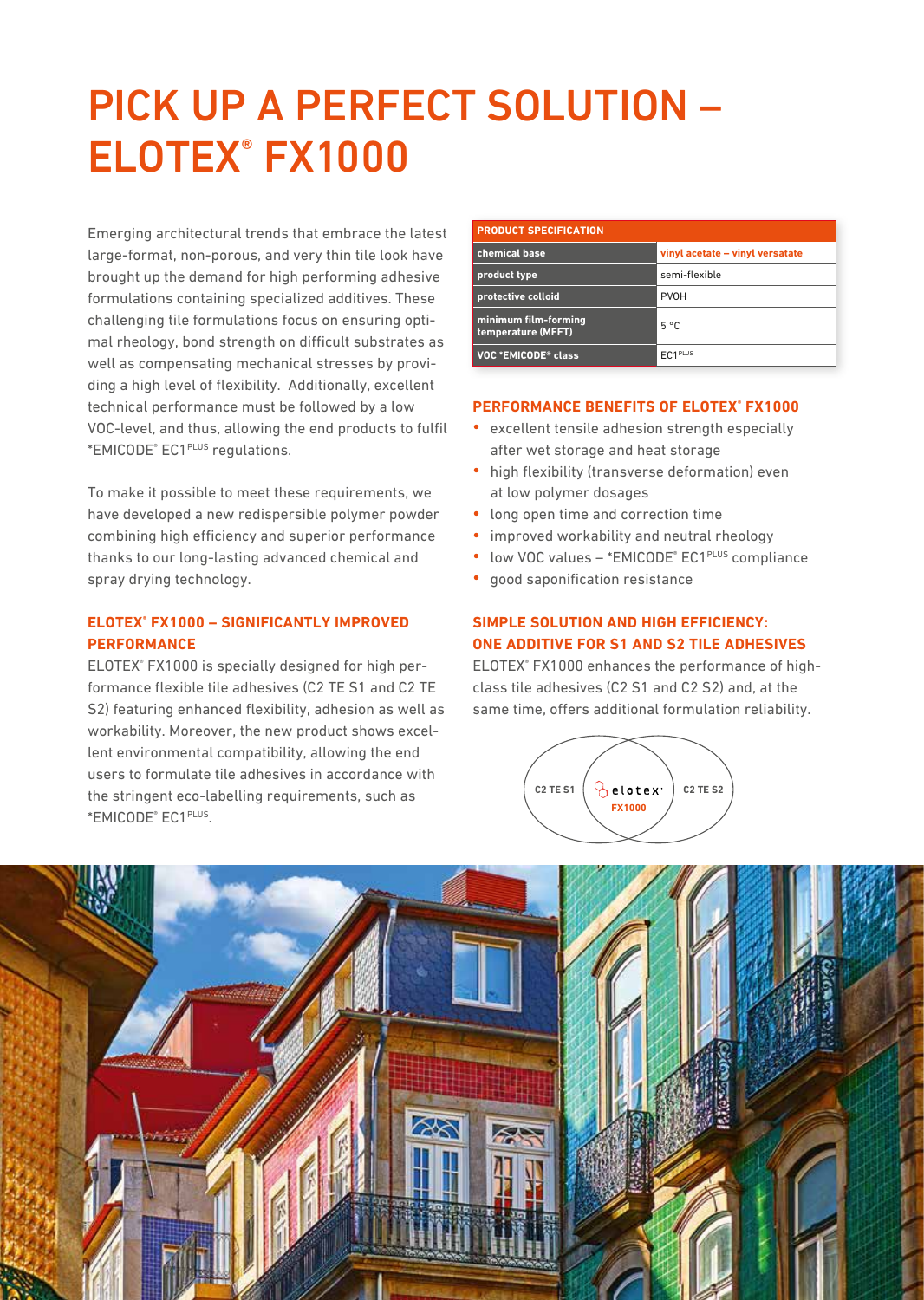![](_page_2_Picture_0.jpeg)

# EFFECTIVE FOR C2 E S1 STARTING AT LOW POLYMER CONTENT – ELOTEX® FX1000

Tests on various formulations indicate that around 4.0 wt.% of ELOTEX® FX1000 is all it takes to achieve the minimum C2 TE S1 requirements as described per EN 12004.

Additionally, the new product shows excellent adhesion, especially after wet storage, as well as increased open time.

#### **S1 DEFORMATION (EN 12004)**

![](_page_2_Figure_5.jpeg)

![](_page_2_Figure_6.jpeg)

![](_page_2_Figure_7.jpeg)

![](_page_2_Figure_8.jpeg)

Redispersible polymer powder dosage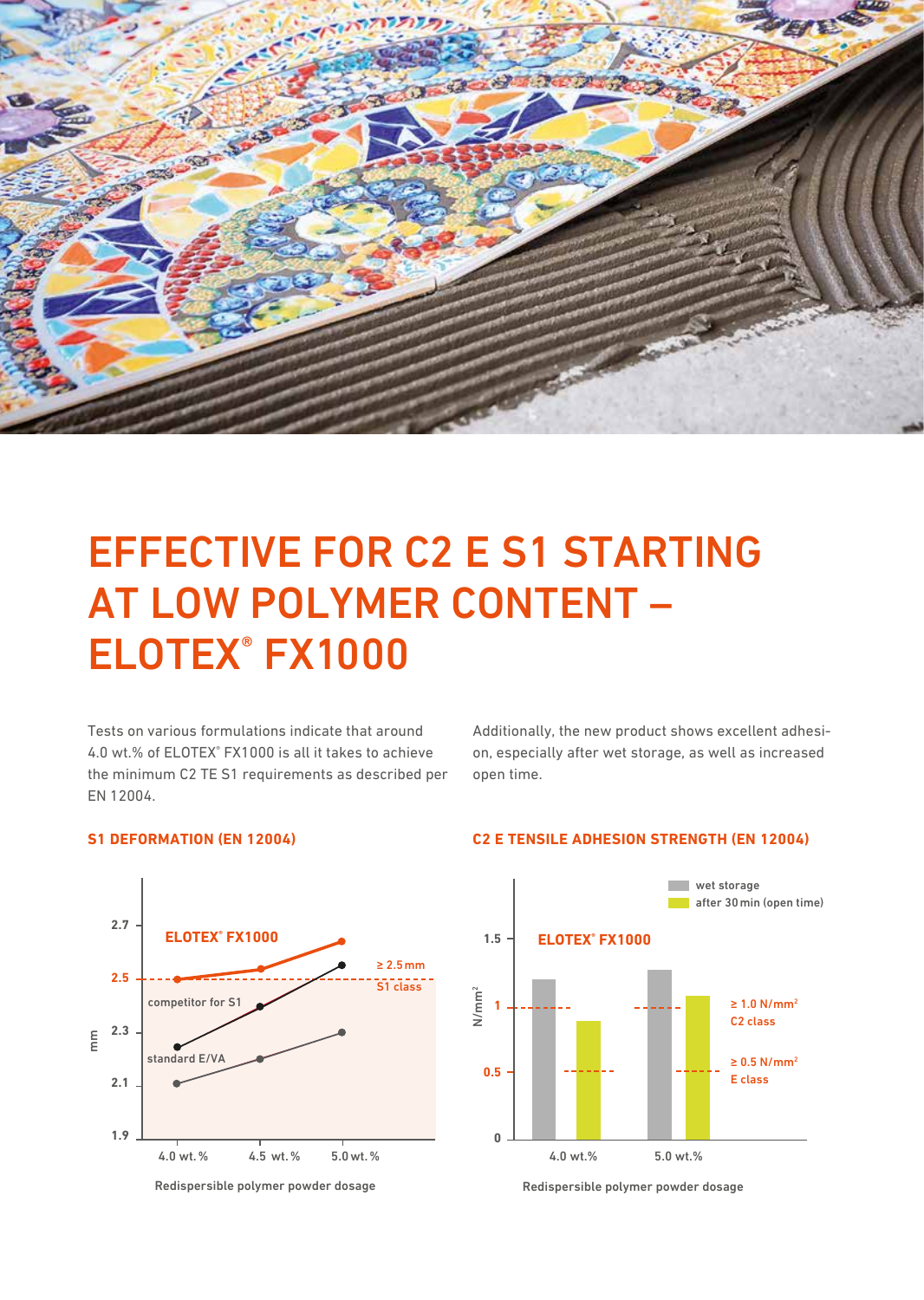# DESIGNED FOR C2 E S2 – ELOTEX® FX1000

ELOTEX® FX1000 has significantly improved workability, particularly noticeable in highly flexible C2 S2 (10–12 wt.% polymer powder) tile adhesives.

ELOTEX® FX1000 enables compliances with \*EMI-CODE® EC1PLUS even when used for tile formulations based on high polymer content such as C2 E S2 category.

In C2 E S2 formulation, ELOTEX® FX1000 exhibits excellent transverse deformation, open time, and adhesion strengths particularly after wet storage and freeze-thaw storage.

## **C2 E TENSILE ADHESION STRENGTH (EN 12004) S2 DEFORMATION (EN 12004)**

![](_page_3_Figure_5.jpeg)

ELOTEX® FX1000, 12 wt%

![](_page_3_Picture_7.jpeg)

## **FRESH MORTAR RHEOLOGY AFTER 60 MIN**

![](_page_3_Picture_9.jpeg)

S2 test formulation based on 12 wt.% redispersible polymer powder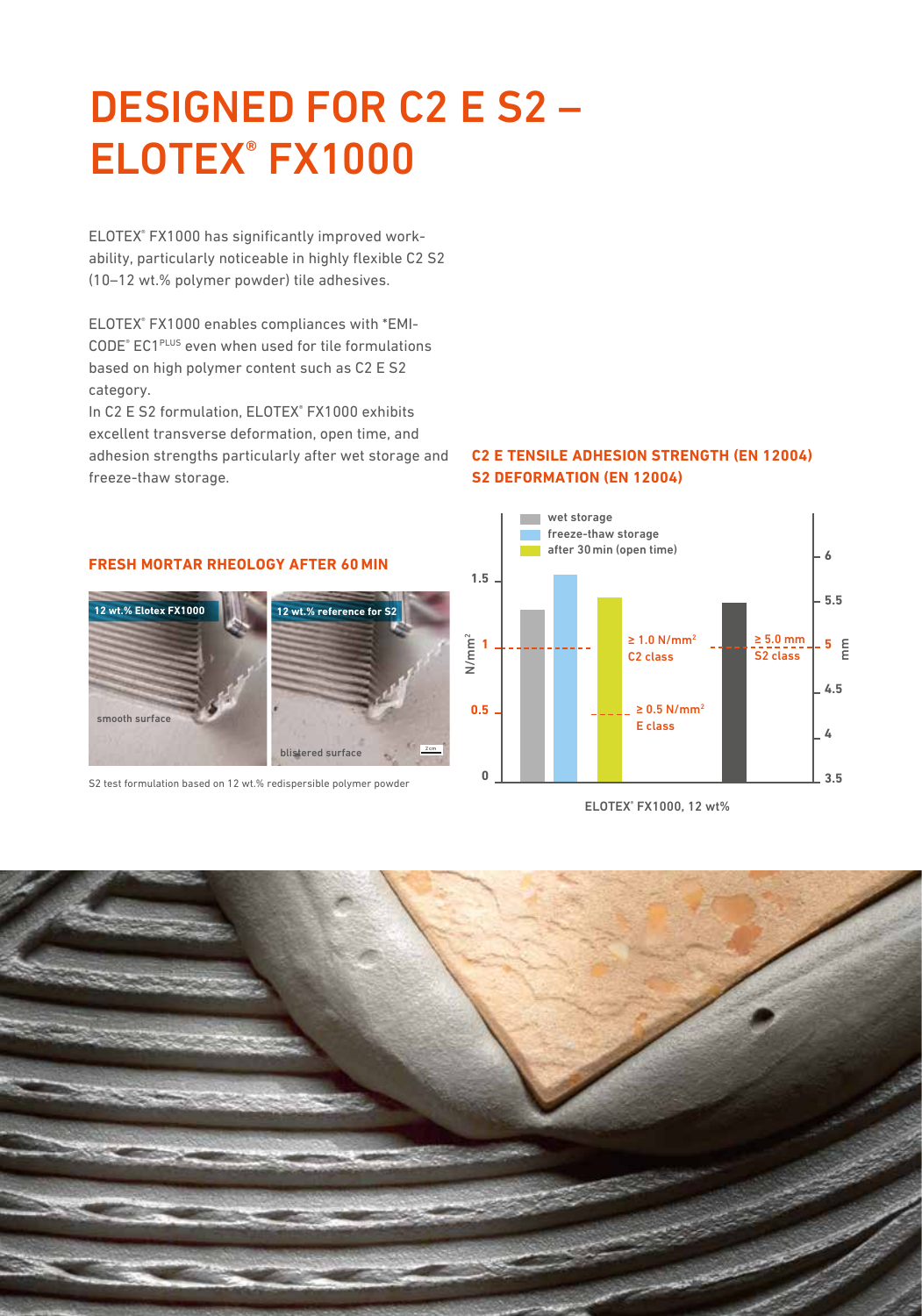### **ELOTEX® FX1000 INNOVATES AND STRENGTHENS OUR TILING PRODUCT PORTFOLIO**

ELOTEX® FX1000 is our latest innovation complementing our tiling product portfolio. If you are looking for a single polymer additive for S1 and/or S2 categories of high-class tile adhesives, the new ELOTEX® FX1000 is the right choice.

### **APPLICATION RANGE**

- **•** interior and exterior
- **•** wall and floor tiles
- **•** all format of tiles
- **•** porous, vitreous ceramic, and natural stone tiles
- **•** standard and fast-setting tile adhesives

![](_page_4_Figure_8.jpeg)

![](_page_4_Picture_9.jpeg)

![](_page_4_Picture_10.jpeg)

![](_page_4_Picture_11.jpeg)

 $\bullet \bullet =$  excellent  $\bullet \bullet =$  very good  $\bullet =$  good

| <b>ELOTEX°</b> | <b>Product Information</b>    |             | Performance Characteristics (acc. EN 12004) |                         |                         |                         | Tile Adhesive Type Recommendation |                          |                          |                         |                         |
|----------------|-------------------------------|-------------|---------------------------------------------|-------------------------|-------------------------|-------------------------|-----------------------------------|--------------------------|--------------------------|-------------------------|-------------------------|
|                | <b>Polymer</b><br><b>Base</b> | Rheology    | *EMICODE®<br>Compliance                     | Adhesion<br>Strength    | Open<br>Time            | Deformation             | Workability                       | C <sub>1</sub>           | C2(T)E                   | C2(T)<br>ES1            | C2(T)ES2                |
| <b>MP2100</b>  | E/VA                          | neutral     | EC1PLUS                                     | $\bullet$               |                         | $\bullet$               | $\bullet\bullet$                  | $\bullet\bullet\bullet$  | $\bullet\bullet$         |                         | ۰                       |
| ST2400         | E/VA                          | thixotropic | $EC1$ <sup>PLUS</sup>                       | $\bullet$               | $\bullet\bullet$        | $\bullet$               | $\bullet\bullet$                  | $\bullet\bullet\bullet$  | $\bullet\bullet$         |                         | ۰                       |
| <b>FX3300</b>  | VA/E/VV                       | thixotropic | EC1PLUS                                     | $\bullet\bullet$        | $\bullet\bullet\bullet$ | $\bullet\bullet$        | $\bullet\bullet$                  | $\overline{\phantom{0}}$ | $\bullet\bullet\bullet$  | $\bullet\bullet\bullet$ | ۰                       |
| <b>FX6300</b>  | VA/E/VC                       | neutral     | EC1PLUS                                     | $\bullet\bullet\bullet$ | $\bullet\bullet\bullet$ | $\bullet$               | $\bullet\bullet\bullet$           | $\overline{\phantom{0}}$ | $\bullet\bullet\bullet$  | $\bullet$               |                         |
| <b>FX1000</b>  | VA/VV                         | neutral     | EC1PLUS                                     | $\bullet\bullet\bullet$ | $\bullet\bullet\bullet$ | $\bullet\bullet\bullet$ | $\bullet\bullet\bullet$           | -                        | $\overline{\phantom{0}}$ | $\bullet\bullet\bullet$ | $\bullet\bullet\bullet$ |
| <b>FX5600</b>  | VA/E/VV/Ac                    | neutral     | EC <sub>2</sub>                             | $\bullet\bullet\bullet$ |                         | $\bullet\bullet$        | $\bullet\bullet$                  | $\overline{\phantom{0}}$ | $\overline{\phantom{0}}$ |                         | $\bullet\bullet\bullet$ |

\*Only full members of the GEV may label their products with EMICODE® seal after fulfilling certain conditions and testing.<br>EMICODE® EC2, EC1 and EC1<sup>PLUS</sup> are registered trademarks of GEV. Note that the VOC emissions of th